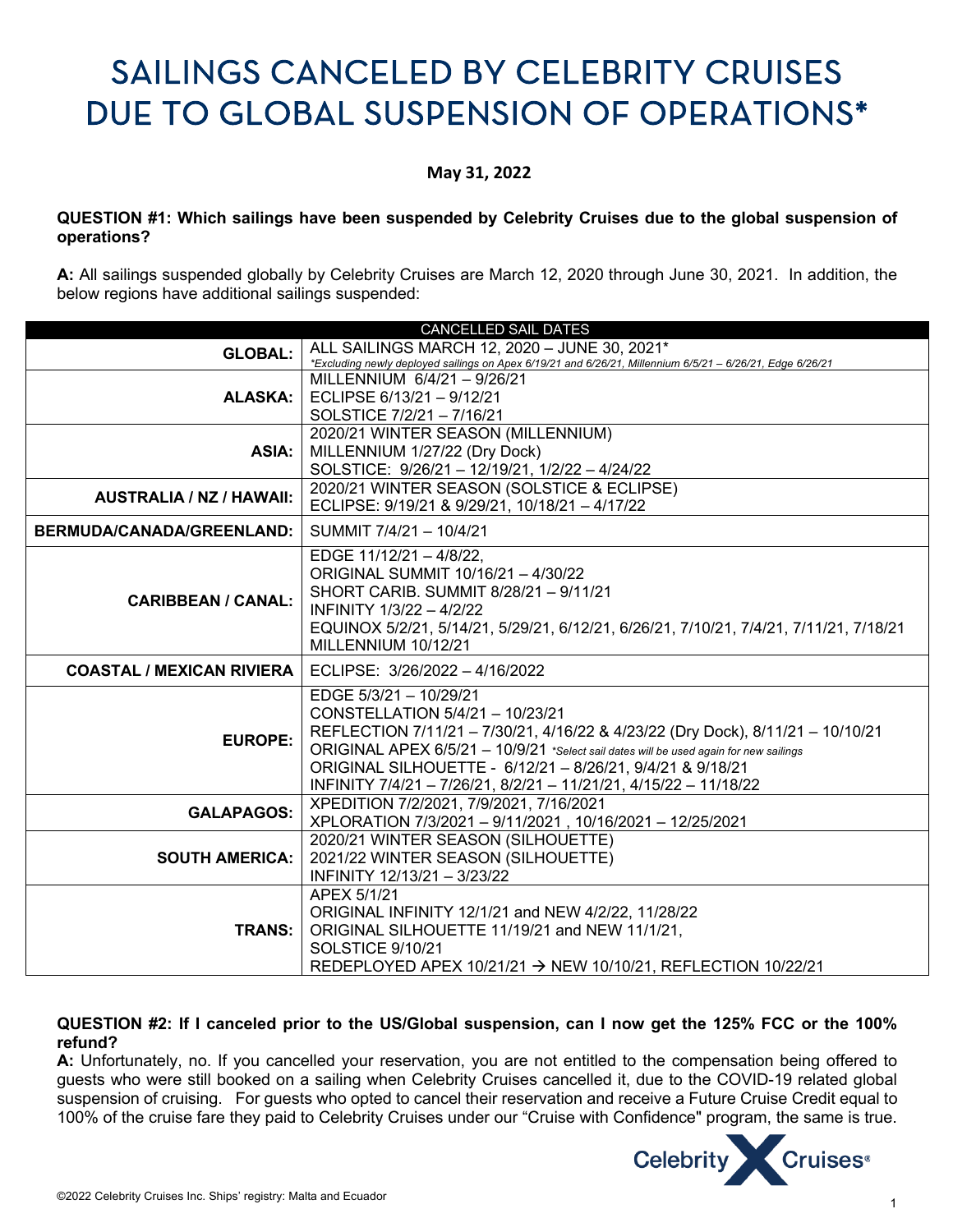The Cruise with Confidence FCCs are not refundable at any point in time, even if Celebrity Cruises subsequently cancels the cruise. Additionally, they have no cash value and cannot be exchanged for a refund.

#### **QUESTION #3: If my cruise was canceled by Celebrity Cruises due to the COVID-19 related suspension of sailings, and our flights were booked with Flights by Celebrity, will they be refunded?**

**A:** March 15, 2020 to April 10, 2020 sailings canceled by Celebrity Cruises: Refundable flights booked through Flights by Celebrity will be refunded automatically and the \$200 cancellation charge will be waived. Guests with nonrefundable flights booked through Flights by Celebrity will automatically receive a refund. There is no need to call to initiate the process. Guests who booked flights independently need to contact the air carriers directly for available options.

April 11, 2020 to June 30, 2021 sailings (with the exception of any previously canceled sailings), and any additional sailings cancelled by Celebrity Cruises: Refundable flights booked through Flights by Celebrity will be refunded automatically. As of February 11, 2022, Air penalties for cancellation of refundable airfares booked through Flights by Celebrity will no longer be waived. There is no need to call to initiate the process. Residents of North America with nonrefundable flights booked through Flights by Celebrity will need to contact the air carrier to check for available options. Guests residing outside of North America with nonrefundable flights booked through Flights by Celebrity will need to have the terms of the ticket reviewed by the Flights by Celebrity booking office to determine if they are eligible for a refund. Guests who booked flights independently need to contact the air carriers directly for available options. Refer to FAQ#1 above for full list of sailings cancelled by Celebrity.

UK & Ireland Residents booked on March 15, 2020 to June 30, 2021 sailings (with the exception of any previously canceled sailings), and any additional sailings, cancelled by Celebrity Cruises: Refundable flights booked for UK and Ireland residents through Celebrity Cruises will automatically be refunded. As of February 11, 2022, Air penalties for cancellation of refundable airfares booked through Flights by Celebrity will no longer be waived. Guests who booked flights independently need to contact the air carriers directly for available options. Refer to FAQ#1 above for full list of sailings cancelled by Celebrity.

#### **QUESTION #4: I converted MyCruise® Reward Points from my Celebrity Cruises Visa Signature® card for my cruise that was canceled or rescheduled. Who can I contact about this?**

**A:** Please call our Customer Engagement Center at 1- 800-760-0654 and choose option 3.

The Celebrity Cruises credit card program is issued and administered by Bank of America, N.A. Visa® and Visa Signature® are registered trademarks of Visa International Service Association and are used by the issuer pursuant to license from Visa U.S.A. Inc.

## **QUESTIONS #5: Is my sailing that has been suspended by Celebrity eligible to "Lift and Shift" from 2021 to 2022?**

**A:** Impacted guests on eligible sailings may choose to "Lift & Shift" their booking within the guidelines provided before their respective deadline. Reservations that "Lift & Shift" after final payment date are subject to cancelation charges based on the original booking's cancelation policy. Bookings requiring a name change are ineligible to "Lift & Shift".

To "Lift & Shift" the eligible booking, contact Celebrity Cruises at 1-844-418-6824 in North America or (316) 554-5961 worldwide.

| EILIGIBLE SAILINGS TO "LIFT &<br>SHIFT" | GUIDELINES TO "LIFT & SHIFT" 2021 TO 2022                                                                                                                                                                                                                                                                                      | DEADLINE TO<br><b>REQUEST A</b><br>"LIFT & SHIFT" |
|-----------------------------------------|--------------------------------------------------------------------------------------------------------------------------------------------------------------------------------------------------------------------------------------------------------------------------------------------------------------------------------|---------------------------------------------------|
| INFINITY 4/15/2022 - 11/28/2022         | Guests booked on Celebrity Infinity will have the choice of rebooking their<br>Mediterranean sailing on a specified 2022 Celebrity Edge, Celebrity<br>Constellation or Celebrity Reflection sailing. Guests booked on Celebrity<br>Infinity for the Transatlantic sailing may Lift & Shift to another Transatlantic<br>voyage. | FEBRUARY 3, 2022                                  |

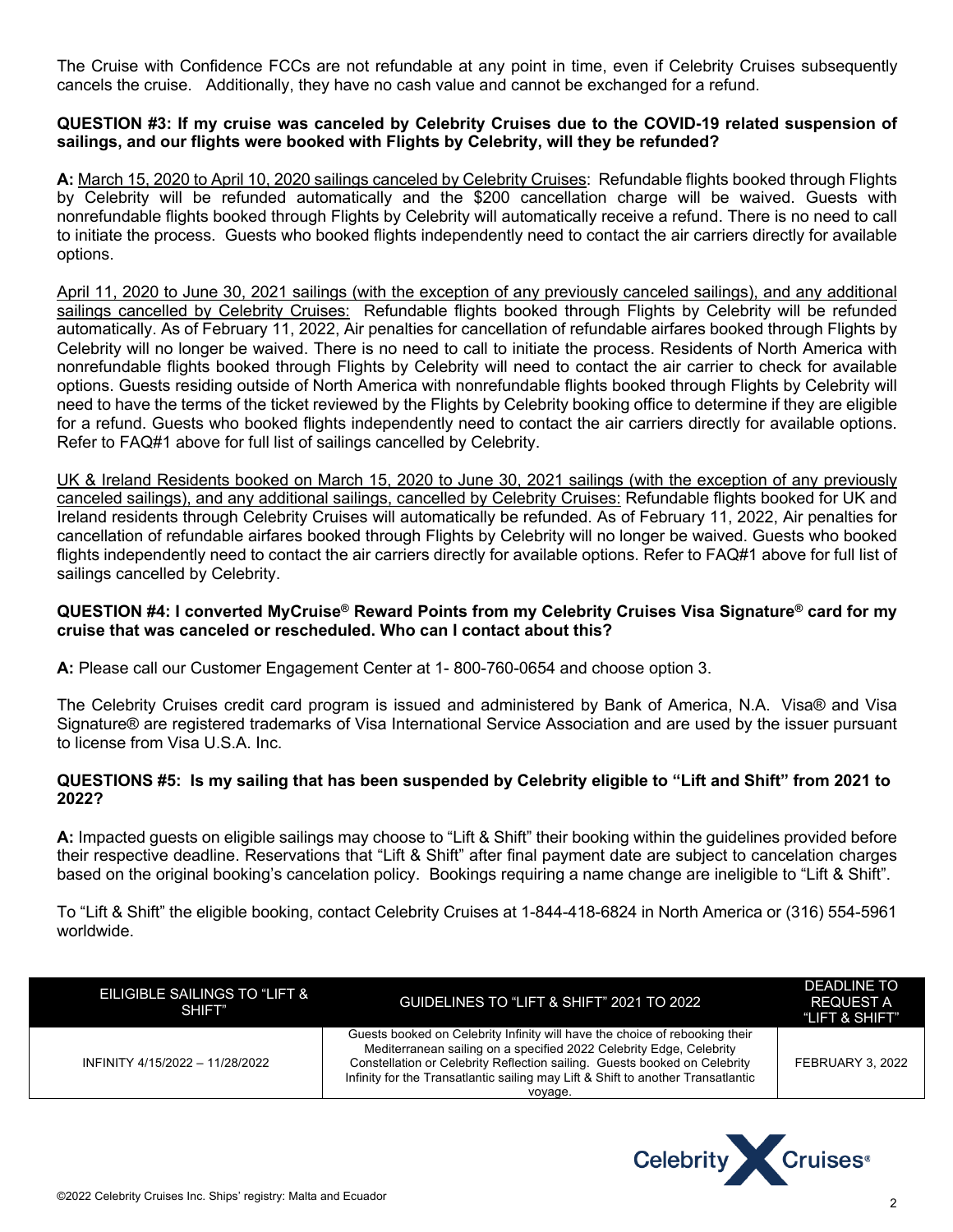| ECLIPSE 3/26/2022 - 4/16/2022                                                                                                            | Lift & Shift an existing Celebrity Eclipse March/April 2022 Coastal sailing to a<br>Celebrity Millennium Coastal or Mexican Riviera sailing departing in September<br>or October, 2022.                                                                                                                                                                                                                                                                                                                                                                                                                          | <b>JANUARY 28,2022</b>    |
|------------------------------------------------------------------------------------------------------------------------------------------|------------------------------------------------------------------------------------------------------------------------------------------------------------------------------------------------------------------------------------------------------------------------------------------------------------------------------------------------------------------------------------------------------------------------------------------------------------------------------------------------------------------------------------------------------------------------------------------------------------------|---------------------------|
| SILHOUETTE 11/1/2021<br><b>INFINITY 4/2/2022</b><br>SOLSTICE 1/2/2022 - 4/24/2022                                                        | The original cruise fare price and promotion will be protected when selecting an<br>alternative sailing to the same destination, itinerary type and stateroom<br>category within 4 weeks of the original sailing date. Guests booked on SL or<br>ML series ships may choose another ship in either series. Sailings of a different<br>length than the original voyage will be prorated.                                                                                                                                                                                                                          | <b>SEPTEMBER 22, 2021</b> |
| SUMMIT 8/28/2021 - 9/11/2021                                                                                                             | The original cruise fare price and promotion will be protected when selecting an<br>alternative Caribbean sailing aboard Celebrity Summit departing between<br>9/16/21 and 10/30/21. Sailings of a different length than the original voyage will<br>be prorated. Reservations not moved to a different sailing date by August 17,<br>2021 will default to a refund.                                                                                                                                                                                                                                             | <b>AUGUST 17, 2021</b>    |
| ECLIPSE 1/3/22 - 4/17/22<br>SOLSTICE 9/26/21 - 12/19/21<br>INFINITY 12/13/21 - 3/23/22                                                   | The original cruise fare price and promotion will be protected when selecting an<br>alternative sailing to the same destination, itinerary type and stateroom<br>category within 4 weeks of the original sailing date. Guests booked on SL or<br>ML series ships may choose another ship in either series, guest booked on EG<br>series may choose any EG, SL or ML series ship. Sailings of a different length<br>than the original voyage will be prorated.<br>NOTE: FCC's placed on these existing reservations who elect to Lift & Shift<br>may also have their FCC placed on the their new 2022/23 sailing. | AUGUST 3, 2021            |
| SILHOUETTE 9/4/21 & 9/18/21<br>ECLIPSE 10/18/21 - 12/21/21                                                                               | The original cruise fare price and promotion will be protected when selecting an<br>alternative sailing to the same destination, itinerary type and stateroom<br>category within 4 weeks of the original sailing date. Guests booked on SL or<br>ML series ships may choose another ship in either series, guest booked on EG<br>series may choose any EG, SL or ML series ship. Sailings of a different length<br>than the original voyage will be prorated.                                                                                                                                                    | JULY 14, 2021             |
| INFINITY 8/2/21 - 12/1/21<br>REFLECTION 8/11/21 - 10/22/21                                                                               | The original cruise fare price and promotion will be protected when selecting an<br>alternative sailing to the same destination, itinerary type and stateroom<br>category within 4 weeks of the original sailing date. Guests booked on SL or<br>ML series ships may choose another ship in either series, guest booked on EG<br>series may choose any EG, SL or ML series ship. Sailings of a different length<br>than the original voyage will be prorated.                                                                                                                                                    | JUNE 29, 2021             |
| ECLIPSE 9/19/21 & 9/29/21<br>EQUINOX 7/4/21, 7/11/21, 7/18/21<br>SOLSTICE 9/10/21<br>REDEPLOYED APEX 10/21/21 $\rightarrow$ NEW 10/10/21 | The original cruise fare price and promotion will be protected when selecting an<br>alternative sailing to the same destination, itinerary type and stateroom<br>category within 4 weeks of the original sailing date. Guests booked on SL or<br>ML series ships may choose another ship in either series, guest booked on EG<br>series may choose any EG, SL or ML series ship. Sailings of a different length<br>than the original voyage will be prorated.                                                                                                                                                    | JUNE 15, 2021             |
| INFINITY 7/4/21 - 7/26/21<br>MILLENNIUM 10/12/21<br>REFLECTION 7/11/21 - 7/30/21                                                         | The original cruise fare price and promotion will be protected when selecting an<br>alternative sailing to the same destination, itinerary type and stateroom<br>category within 4 weeks of the original sailing date. Guests booked on SL or<br>ML series ships may choose another ship in either series, guest booked on EG<br>series may choose any EG, SL or ML series ship. Sailings of a different length<br>than the original voyage will be prorated.                                                                                                                                                    | JUNE 10, 2021             |
| ECLIPSE ALASKA 6/13/21 - 9/12/21<br>SOLSTICE ALASKA 7/2/21 - 7/16/21<br>SUMMIT BERMUDA/CAN/GREELAND<br>$7/4/21 - 10/4/21$                | Move their 2021 sailing to 2022 to retain their current rate and promotions. The<br>original cruise fare price and promotion will be protected when selecting an<br>alternative sailing to the same destination, itinerary type and stateroom<br>category within 4 weeks of the original sailing date.                                                                                                                                                                                                                                                                                                           | MAY 28, 2021              |
| XPEDITION 7/2/2021, 7/9/2021, 7/16/2021<br>XPLORATION 7/3/2021 - 9/11/2021                                                               | The original cruise fare price and promotion will be protected when selecting an<br>alternative sailing to the same destination, same ship, itinerary type and<br>stateroom category within 4 weeks of the original sailing date.                                                                                                                                                                                                                                                                                                                                                                                | MAY 19, 2021              |
| JUNE 1, 2021 - JUNE 30, 2021<br>*Excluding any previously suspended sailings on<br>these dates                                           | Move their 2021 sailing to 2022 to retain their current rate and promotions. The<br>original cruise fare price and promotion will be protected when selecting an<br>alternative sailing to the same destination, itinerary type and stateroom<br>category within 4 weeks of the original sailing date. Guests booked on Solstice<br>or Millennium series ships may choose another ship in either series, quest<br>booked on Edge series may choose any Edge, Solstice or Millennium series<br>ship.                                                                                                              | APRIL 22, 2021            |

# **QUESTION #6: After receiving my 125% Future Cruise Credit (FCC), can I choose to change to a 100% refund?**

**A:** Yes, so long as you request it on or before the relevant deadline. If you request a refund, your 125% FCC will be deactivated.

| <b>CANCELLED SAIL DATES</b> | DEADLINE FOR<br><b>REFUND REQUEST</b> |
|-----------------------------|---------------------------------------|
|                             | <b>Celebrity X Cruises</b> ®          |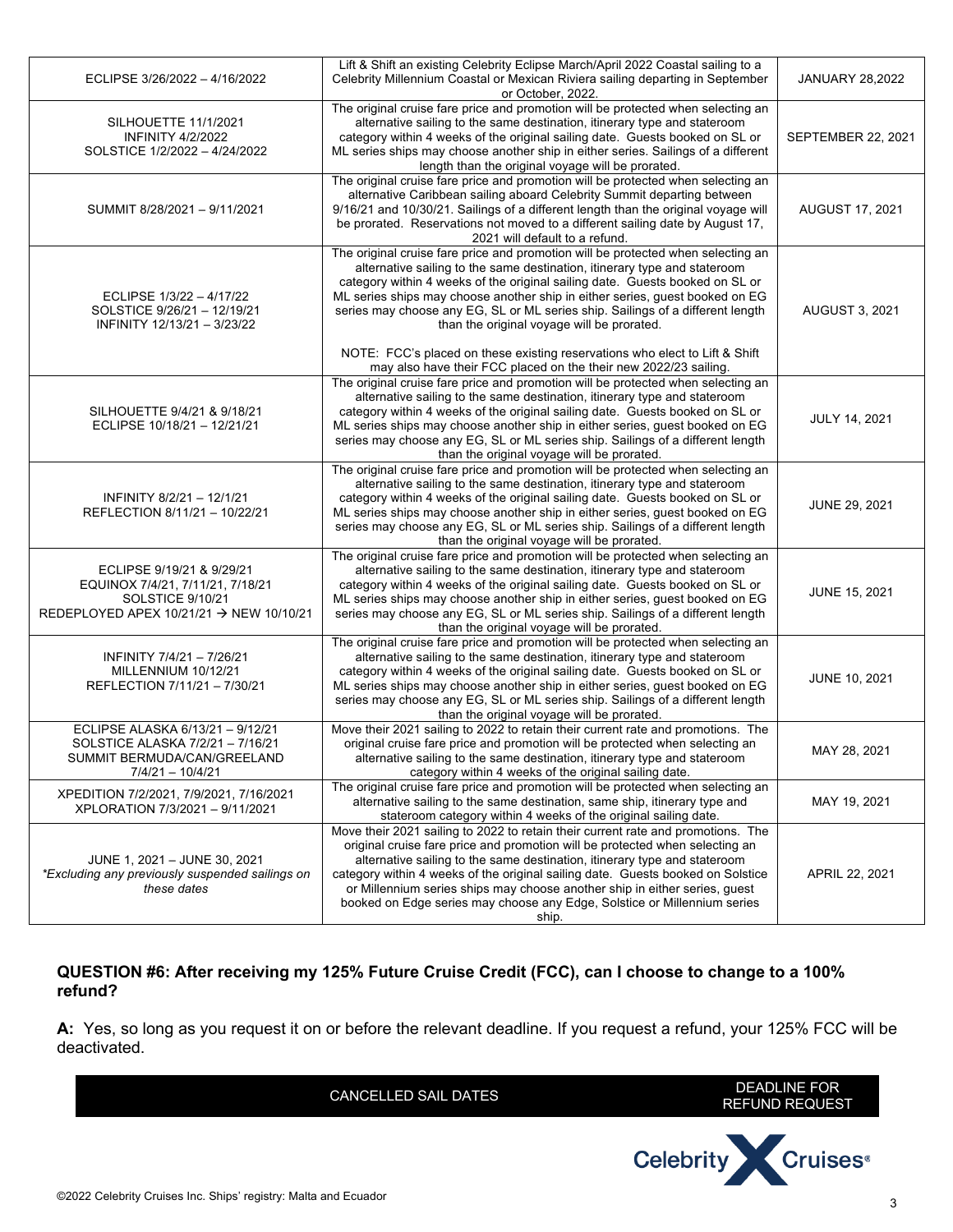| INFINITY 4/15/2022 - 11/28/2022                                                                                                                      | MARCH 31, 2022           |
|------------------------------------------------------------------------------------------------------------------------------------------------------|--------------------------|
| ECLIPSE 3/26/2022 - 4/16/2022                                                                                                                        | MARCH 31, 2022           |
| <b>SILHOUETTE 11/1/2021</b><br><b>INFINITY 4/2/2022</b><br>SOLSTICE 1/2/2022 - 4/24/2022                                                             | <b>DECEMBER 31, 2021</b> |
| SUMMIT 8/28/21 - 9/11/21<br>Note - these sailings are not eligible to receive FCC option.                                                            | <b>AUGUST 17, 2021</b>   |
| ECLIPSE 1/3/22 - 4/17/22<br>SOLSTICE 9/26/21 - 12/19/21<br>INFINITY 12/13/21 - 3/23/22                                                               | <b>AUGUST 31, 2021</b>   |
| SILHOUETTE 9/4/21 & 9/18/21<br>ECLIPSE 10/18/21 - 12/21/21                                                                                           | JULY 31, 2021            |
| INFINITY 8/2/21 - 12/1/21<br>REFLECTION 8/11/21 - 10/22/21                                                                                           | JULY 31, 2021            |
| ECLIPSE 9/19/21 & 9/29/21<br>EQUINOX 7/4/21, 7/11/21, 7/18/21<br>SOLSTICE 9/10/21<br>REDEPLOYED APEX 10/21/21 → NEW 10/10/21                         | <b>JUNE 30, 2021</b>     |
| INFINITY 7/4/21 - 7/26/21<br>MILLENNIUM 10/12/21<br>REFLECTION 7/11/21 - 7/30/21                                                                     | JUNE 30, 2021            |
| ECLIPSE ALASKA 6/13/21 - 9/12/21<br>SOLSTICE ALASKA 7/2/21 - 7/16/21<br>SUMMIT BERMUDA/NE/CANADA/GREELAND 7/4/21 - 10/4/21                           | JUNE 30, 2021            |
| XPEDITION 7/2/2021, 7/9/2021, 7/16/2021<br>XPLORATION 7/3/2021 - 9/11/2021                                                                           | JUNE 30, 2021            |
| JUNE 1, 2021 - JUNE 30, 2021<br>*Excluding newly deployed sailings on Apex 6/19/21 and 6/26/21, Millennium 6/5/21 - 6/26/21                          | JUNE 30, 2021            |
| CELEBRITY SILHOUETTE 6/12/21 - 8/26/21                                                                                                               | JUNE 30, 2021            |
| CELEBRITY APEX 6/5/21 - 10/9/21 *Select sail dates will be used again for new sailings                                                               | JUNE 30, 2021            |
| CELEBRITY MILLENNIUM 6/4/21 - 9/26/21                                                                                                                | JUNE 30, 2021            |
| MAY 1 - MAY 31, 2021 (Alaska, Caribbean, Europe, Galapagos)                                                                                          | JUNE 30, 2021            |
| MARCH 1, 2021 - APRIL 30, 2021<br>Celebrity Apex Transatlantic 5/1/21, Celebrity Edge 5/3/21 - 10/29/21, Celebrity Constellation 5/4/2021 - 10/23/21 | MARCH 31, 2021           |
| CELEBRITY SOLSTICE 5/14/2021, 5/21/2021<br>CELEBRITY ECLIPSE 5/2/2021, 5/7/2021, 5/16/2021, 5/23/2021, 5/30/2021, 6/6/2021                           | MARCH 31, 2021           |
| JANUARY 1 - FEBRUARY 28, 2021 AND SOUTH AMERICA (1/3/2021 - 4/7/2021)<br>(excluding any previously announced suspended sailings)                     | MARCH 31, 2021           |
| CELEBRITY SUMMIT 5/6/2021, 5/15/2021, 5/25/2021, 6/4/2021<br>CELEBRITY EQUINOX 5/2/2021 and 5/14/2021                                                | <b>DECEMBER 31, 2020</b> |
| MAY 12 - DECEMBER 31, 2020 (including Winter 20/21 Asia, Australia/New Zealand)                                                                      | DECEMBER 31, 2020        |
| MARCH 14 - MAY 11, 2020 & Alaska through 7/1/2020                                                                                                    | <b>DECEMBER 31, 2021</b> |

## **QUESTION #7: If I choose to be refunded, but then change my mind and decide I want a Future Cruise Credit instead, can I do this?**

**A:** Yes, as long as the refund hasn't been processed, you can change your mind and keep the Future Cruise Credit equal to 125% of the cruise fare paid to Celebrity Cruises for your cruise.

# **QUESTION #8: Is CruiseCare® refundable?**

**A:** For sailings cancelled by Celebrity Cruises due to the COVID-19 related global suspension of cruising, CruiseCare premium payments made to Celebrity Cruises will be refunded.

## **QUESTION #9: What payments are refundable on the sailings cancelled by Celebrity Cruises?**

**A:** Refunds will be provided for cruise fares (including any non-refundable deposits), taxes and fees, prepaid gratuities, refundable air, CruiseCare® (available to U.S. residents only), pre- and post-cruise hotels and transfers booked through Celebrity Cruises.

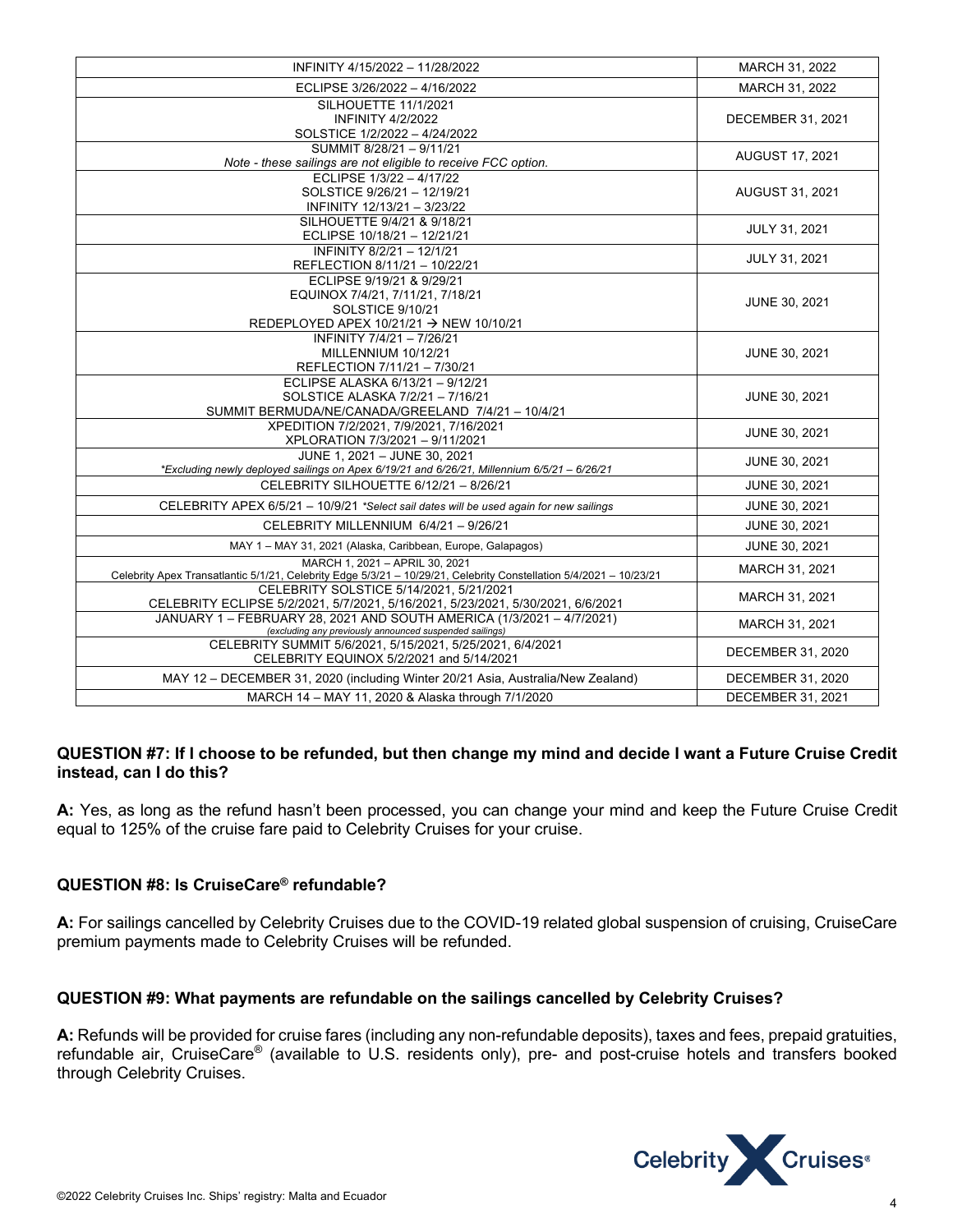For information regarding pre-cruise purchases made through My Cruise Planner on cancelled sailings, please refer to the FAQs under the heading "PCP REFUND OPTIONS FOR SAILINGS CANCELLED UNDER GLOBAL SUSPENSION."

#### **QUESTION #10: If I had a Future Cruise Credit (FCC) that I applied to a sailing Celebrity Cruises canceled, what terms apply when I book my new cruise?**

**A:** The value of the original FCC you used toward your cruise fare on the cancelled cruise will be reflected in your new FCC, but at 100% of its original unused value. If you made payments toward the cruise fare on your booking on the cancelled cruise using forms of payment other than the FCC (i.e., via check or credit card), the value of the new FCC will include 125% of those amounts. All FCCs (new and existing) will no longer expire. Note, for an FCC that was generated as a 125% FCC, the incremental 25% bonus value, however, will maintain their current expiration date noted on the FCC and will remain active until this point. A recent enhancement now allows multiple FCCs to be applied per guest within the same reservation.

Guests with bookings on September 16, 2020 – June 30, 2021 sailings (with the exception of any previously canceled sailings) will automatically receive an FCC equal to 125% of the cruise fares they paid to Celebrity. These FCCs are issued to guests via email, with the guest's travel agency in copy if it was booked through one. However, if these guests prefer to receive a 100% refund, as opposed to the 125% FCC, they have until provided deadline to request it – see FAQ#6 above.

| <b>CANCELLED SAIL DATES</b>                                                                                                                          | FCC PROCESSED BY                                   |
|------------------------------------------------------------------------------------------------------------------------------------------------------|----------------------------------------------------|
| INFINITY 4/15/2022 - 11/28/2022                                                                                                                      | THESE SAILINGS ARE NOT<br>ELIGIBLE FOR FCC OPTION. |
| ECLIPSE 3/26/2022 - 4/16/2022                                                                                                                        | THESE SAILINGS ARE NOT<br>ELIGIBLE FOR FCC OPTION. |
| SILHOUETTE 11/1/2021<br><b>INFINITY 4/2/2022</b><br>SOLSTICE 1/2/2022 - 4/24/2022                                                                    | <b>OCTOBER 22, 2021</b>                            |
| SUMMIT 8/28/21 - 9/11/21                                                                                                                             | THESE SAILINGS ARE NOT<br>ELIGIBLE FOR FCC OPTION. |
| ECLIPSE 1/3/22 - 4/17/22<br>SOLSTICE 9/26/21 - 12/19/21<br>INFINITY 12/13/21 - 3/23/22                                                               | SEPTEMBER 3, 2021                                  |
| SILHOUETTE 9/4/21 & 9/18/21<br>ECLIPSE 10/18/21 - 12/21/21                                                                                           | <b>AUGUST 13, 2021</b>                             |
| INFINITY 8/2/21 - 12/1/21<br>REFLECTION 8/11/21 - 10/22/21                                                                                           | JULY 30, 2021                                      |
| ECLIPSE 9/19/21 & 9/29/21<br>EQUINOX 7/4/21, 7/11/21, 7/18/21<br>SOLSTICE 9/10/21<br>REDEPLOYED APEX 10/21/21 $\rightarrow$ NEW 10/10/21             | <b>JULY 16, 2021</b>                               |
| INFINITY 7/4/21 - 7/26/21<br>MILLENNIUM 10/12/21<br>REFLECTION 7/11/21 - 7/30/21                                                                     | JULY 9, 2021                                       |
| ECLIPSE ALASKA 6/13/21 - 9/12/21<br>SOLSTICE ALASKA 7/2/21 - 7/16/21<br>SUMMIT BERMUDA/NE/CANADA/GREELAND 7/4/21 - 10/4/21                           | <b>JUNE 25, 2021</b>                               |
| XPEDITION 7/2/2021, 7/9/2021, 7/16/2021<br>XPLORATION 7/3/2021 - 9/11/2021                                                                           | <b>JUNE 9, 2021</b>                                |
| JUNE 1, 2021 - JUNE 30, 2021<br>*Excluding newly deployed sailings on Apex 6/19/21 and 6/26/21, Millennium 6/5/21 - 6/26/21                          | MAY 13, 2021                                       |
| CELEBRITY SILHOUETTE 6/12/21 - 8/26/21                                                                                                               | APRIL 30, 2021                                     |
| CELEBRITY APEX 6/5/21 - 10/9/21 *Select sail dates will be used again for new sailings                                                               | APRIL 28, 2021                                     |
| CELEBRITY MILLENNIUM 6/4/21 - 9/26/21                                                                                                                | APRIL 21, 2021                                     |
| MAY 1 - MAY 31, 2021 (Alaska, Caribbean, Europe, Galapagos)                                                                                          | APRIL 16, 2021                                     |
| MARCH 1, 2021 - APRIL 30, 2021<br>Celebrity Apex Transatlantic 5/1/21, Celebrity Edge 5/3/21 - 10/29/21, Celebrity Constellation 5/4/2021 - 10/23/21 | <b>FEBRUARY 12, 2021</b>                           |

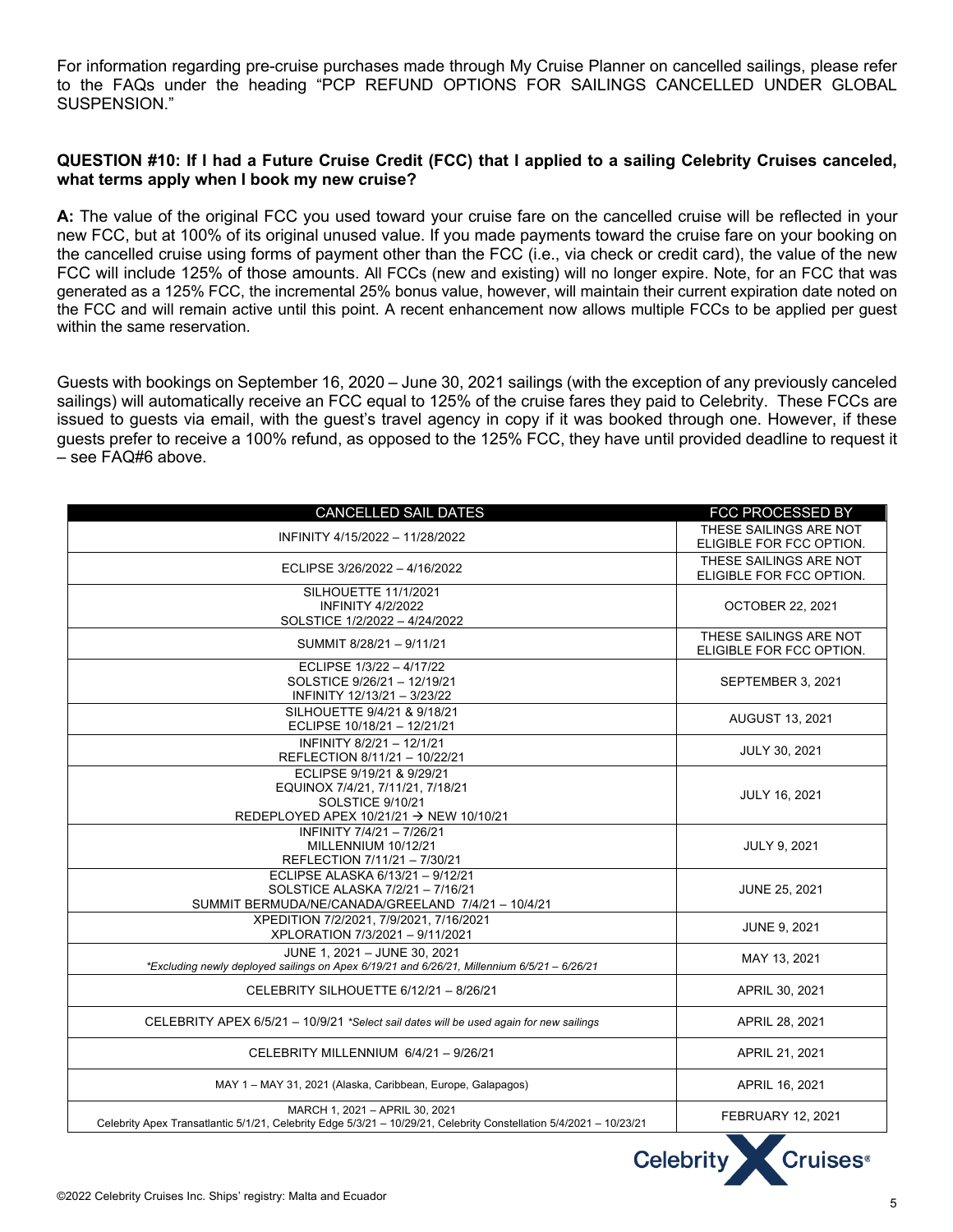| CELEBRITY SOLSTICE 5/14/2021, 5/21/2021<br>CELEBRITY ECLIPSE 5/2/2021, 5/7/2021, 5/16/2021, 5/23/2021, 5/30/2021, 6/6/2021                                                     | <b>JANUARY 22, 2021</b>   |
|--------------------------------------------------------------------------------------------------------------------------------------------------------------------------------|---------------------------|
| JANUARY 1 - FEBRUARY 28, 2021 AND SOUTH AMERICA (1/3/2021 - 4/7/2021)<br>(excluding any previously announced suspended sailings)                                               | <b>JANUARY 15, 2021</b>   |
| CELEBRITY SUMMIT 5/6/2021, 5/15/2021, 5/25/2021, 6/4/2021<br>CELEBRITY EQUINOX 5/2/2021 and 5/14/2021                                                                          | <b>DECEMBER 22, 2020</b>  |
| DECEMBER 1-31, 2020<br>(excluding Asia/Australia/New Zealand December 1, 2020 - May 31, 2021)                                                                                  | NOVEMBER 30, 2020         |
| NOVEMBER 1-30, 2020<br>(excluding Celebrity Silhouette 11/8/20, 11/20/20 and Celebrity Infinity 11/16/20)<br>ASIA/AUSTRALIA/NEW ZEALAND WINTER DECEMBER 1, 2020 - MAY 31, 2021 | NOVEMBER 4, 2020          |
| SAILINGS TO AUSTRALIA/NEW ZEALAND NOVEMBER 1 - DECEMBER 31, 2020                                                                                                               | <b>OCTOBER 16, 2020</b>   |
| SAILINGS TO AUSTRALIA/NEW ZEALAND OCTOBER 1-31, 2020                                                                                                                           | <b>SEPTEMBER 30, 2020</b> |
| OCTOBER 1-31, 2020, and SILHOUETTE 11.8.20, 11.20.20 AND<br>INFINITY 11.16.20, EXCLUDING AUSTRALIA/NZ                                                                          | SEPTEMBER 14, 2020        |
| SEPTEMBER 16 - 30, 2020                                                                                                                                                        | <b>AUGUST 26, 2020</b>    |
| AUGUST 1 - SEPTEMBER 15, 2020                                                                                                                                                  | <b>JULY 31, 2020</b>      |
| SAILINGS TO DENMARK AUGUST 1 - SEPTEMBER 30, 2020                                                                                                                              | <b>JULY 24, 2020</b>      |

## **QUESTION #11: If I applied a 125% FCC generated from a previously suspended sailing, and my newer booking has now been suspended, what value will I receive in my new FCC?**

**A:** If a 125% FCC generated from a previously suspended sailing was used to pay the cruise fare on another booking that has now been suspended, the guest will receive a new FCC in the amount of the original 125% FCC plus 125% of any additional funds paid on the newer booking. All taxes and fees will be refunded back to original form of payment. All FCCs (new and existing) will no longer expire. Note, for an FCC that was generated as a 125% FCC, the incremental 25% bonus value, however, will maintain their current expiration date noted on the FCC and will remain active until this point.

## **QUESTION #12: If I applied a 125% FCC generated from a previously suspended sailing, and my newer booking has now been suspended, can I now choose a refund?**

**A:** If your original booking was cancelled due to Global Suspension and you chose compensation in the form of 125% FCC, which was applied to a new sailing that has also been cancelled as part of Global Suspension, you may still choose to receive a refund. Your refund will be calculated based on the amount paid for your original booking and for any amounts paid above the 125% Global Suspension FCC. When opting for a refund you will forfeit the bonus 25% amount of your FCC. You may not receive a refund for amounts paid with an FCC issued under the Cruise With Confidence program.

## **QUESTION #13: If I applied an FCC issued under the Cruise With Confidence program and my newer booking has now been suspended, can I now choose a refund?**

**A:** If your original booking was cancelled due to participation in the Cruise With Confidence program, and you chose compensation in the form of 100% FCC, which was applied to a new sailing that has been cancelled as part of Global Suspension, you may not choose to receive a refund. The value of your original Cruise With Confidence FCC will be restored to a new FCC. For amounts paid above the FCC value you may choose to receive 125% FCC or request a refund.

## **QUESTION #14: Can I use the Future Cruise Credit across multiple sailings, or does it have to be used for a single booking?**

**A:** Your Future Cruise Credit may be used across multiple sailings if there is a remaining balance after its initial use. Any remaining funds on the FCC will continue to be available until you have used the entire value of the FCC or it expires, whichever occurs first. A recent enhancement now allows multiple FCCs to be applied per guest within the same reservation.

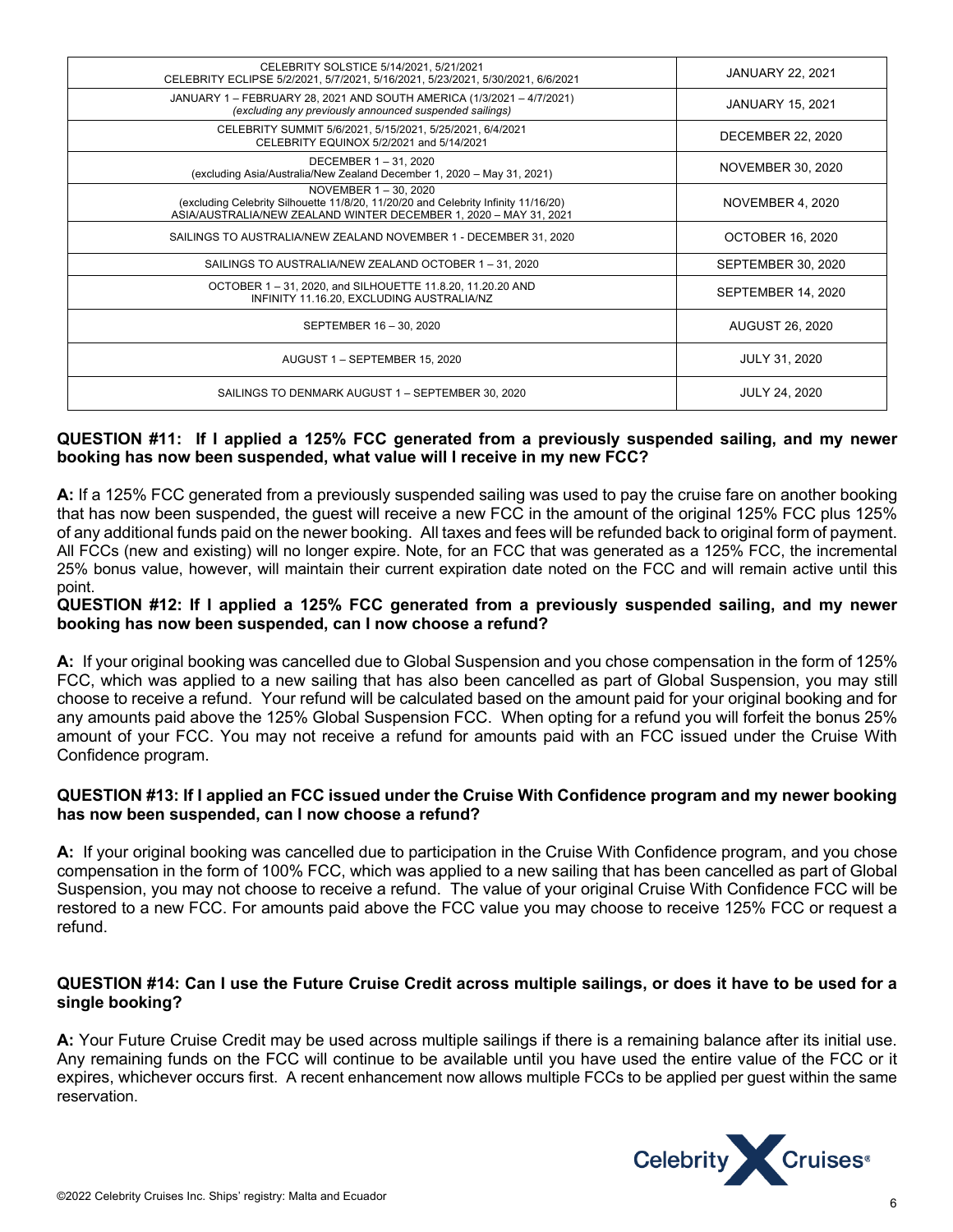# **QUESTION #15: How can I start the process for a full refund?**

**A:** A refund form can be accessed at https://cancellation.celebritycruises.com/?brand=C&program=cancel for travel agents access Cruisingpower.com/ Brand Programs and News/ Cruise With Confidence.

If you're a resident of the UK or Ireland and booked directly with Celebrity Cruises, you will need to contact us at 0844 493 2043 or access the Global Suspension refund request form on our website in order for your refund request to be processed.

If you booked through a travel agency or third-party online travel site, you must contact whomever created your booking in order to request a refund.

#### **QUESTION #16: When will I receive a refund?**

**A:** You will automatically receive a refund for the taxes/fees and port expenses within 30 days. The cruise fare is processed separately and will be issued within 30 days of our receipt of your request.

#### **QUESTION #17: I booked a cruise on board that has now been cancelled by Celebrity. If I choose to keep the Future Cruise Credit and book at a later date, will I also be entitled to the onboard Celebrity Future Cruise promotion?**

**A:** If you take advantage of the Future Cruise Credit, yes, you will be entitled to keep the onboard promotion, subject to its terms. Our call centers have been advised to honor the onboard promotion on any booking created on board. However, if you choose to take the 100% refund instead, the onboard promotion will not be honored if you choose to rebook.

## **QUESTION #18: Can you use your Future Cruise Credit (FCC) on an existing booking?**

**A:** Yes. These FCCs can be applied to satisfy any remaining balance due for the cruise fare on an existing booking. However, FCCs cannot be used to obtain a refund. A recent enhancement now allows multiple FCCs to be applied per guest within the same reservation. All FCCs (new and existing) will no longer expire. Note, for an FCC that was generated as a 125% FCC, the incremental 25% bonus value, however, will maintain their current expiration date noted on the FCC and will remain active until this point.

#### **QUESTION #19: I made my reservation using Casino Certificates. Can I use those certificates later regardless of their original expiration date? Also, will the taxes/fees and port expenses be refunded?**

**A:** Yes, we are providing guests the option to rebook their Casino Certificates to be used on any sailing. Taxes/fees and port expenses will automatically be refunded to the original form of payment. If you have any additional Casino Certificate questions, please submit them to bluechipclub@celebrity.com.

# **QUESTION #20. If my current sailing has been canceled and had used a previously issued FCC, what will be the amount of my newly issued FCC?**

**A:** The value of the original FCC you used toward your cruise fare on the cancelled cruise will be reflected in your new FCC, but at 100% of its original unused value. If you made payments toward the cruise fare on your booking on the cancelled cruise using forms of payment other than the FCC (i.e., via check or credit card), the value of the new FCC will include 125% of those amounts.

## **QUESTION #21. May I transfer my FCC to another guest?**

**A:** Yes, we will allow a one-time transfer of an FCC from any Celebrity Cruises sailing cancelled due to global suspension or under the Cruise With Confidence program. The deadline to request a transfer is May 4, 2022. FCC

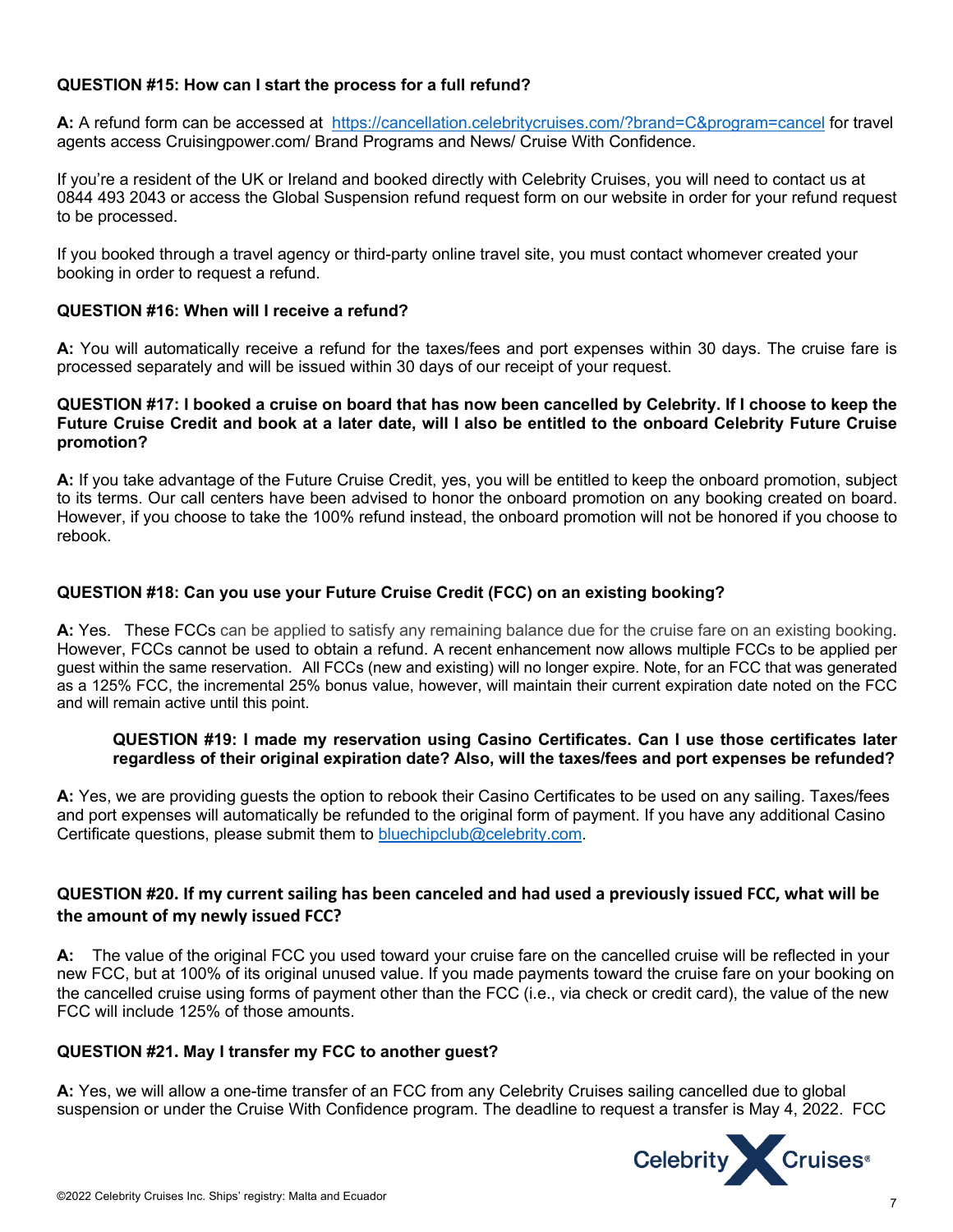may be transferred to another guest in an Individual or Group booking. All FCCs (new and existing) will no longer expire. Note, for an FCC that was generated as a 125% FCC, the incremental 25% bonus value, however, will maintain their current expiration date noted on the FCC and will remain active until this point

# **QUESTION #22. Will my client's Future Cruise Credit be sent directly to him/her? If so, how will travel partners be notified?**

**A:** All Future Cruise Credits will be sent directly to the impacted guest, with the associated travel partner in copy.

# **QUESTION #23. Will travel partner commissions be protected\*?**

**A:** We know how hard you work for your clients and we want to make sure you are compensated accordingly. For this reason, base commission will be protected on reservations (excluding those previously "Lifted & Shifted") that were confirmed prior to Celebrity's announcement of its cancellation of the cruise as part of the global suspension of cruising, provided the reservation was paid-in-full. Travel partners will also have the opportunity to earn commission on the future reservation where the correlating FCC is redeemed. Please note that FCC commission earnings are payable only on sailed reservations. Commission will be paid once booking is paid in full.

*\*Additionally, conditions may vary if booked through a Tour Operator. It's recommended that you reach out to the individual Tour Operator for applicable terms.*

REGARDING CANCELLED SAIL DATES August 1, 2020 – June 30, 2021 sailings, Celebrity Apex 5/1/21, Celebrity Edge and Celebrity Constellation Europe 2021 sailings (with the exception of any previously canceled sailings), Celebrity Solstice 5/14/2021, 5/21/2021, Celebrity Eclipse 5/2/2021 through 6/6/2021, Celebrity Summit 5/6/2021, 5/15/2021, 5/25/2021, 6/4/2021, Celebrity Equinox 5/2/2021 and 5/24/2021, Celebrity Millennium 6/4/21 – 9/26/21, the original Celebrity Apex 6/5/2021 – 10/9/2021 sailings, Celebrity Silhouette 6/12/2021 – 9/18/2021, Celebrity Xpedition 7/2/2021, 7/9/2021, 7/16/2021, Celebrity Xploration 7/3/2021 – 12/25/2021, Celebrity Eclipse Alaska 6/13/21 – 9/12/21, Celebrity Solstice Alaska 7/2/21 – 9/3/21, Celebrity Summit Bermuda/NE/Canada/Greenland 7/4/21 – 10/4/21, Celebrity Summit Short Caribbean 8/28/2021 – 9/11/2021, Celebrity Infinity 7/4/21 – 12/1/21 & 4/2/22, 4/15/22 – 11/28/22; Celebrity Millennium 10/12/21, Celebrity Reflection 7/11/21 – 10/22/21, Celebrity Eclipse 9/19/21 & 9/29/21, 10/18/21 – 4/17/22; Celebrity Equinox 7/4/21 – 7/18/21, Celebrity Solstice 9/10/21 – 12/19/21 & 1/22/22-4/24/22, Celebrity Infinity 12/13/21 – 3/23/22 as well as our remaining 2020/21 Winter Season in South America, Asia and Australia:

## **If reservation is paid-in-full:**

- The 125% FCC: commission will be paid on the cancelled booking and have the opportunity to earn it on the future sailing, as described above
- The "Refund" option: commission will be paid on the cancelled booking
- The "Lift & Shift" option (on eligible sailings only): you have the opportunity to earn commission on the future sailing

## **If reservation is NOT paid-in-full:**

- The 125% FCC option: you have the opportunity to earn commission only on the future sailing
- The "Refund" option: commission will not be paid on the cancelled booking

# **QUESTION #24. Will my group's earned Tour Conductors be protected?**

**A:** Tour conductor credits are protected if the reservation is paid in full and subject to 100% cancellation charges.

# **QUESTION #25. How many times will my commission be protected with the cancelled sailings FCCs?**

**A:** Commissions will be protected a maximum of two times.

Example:

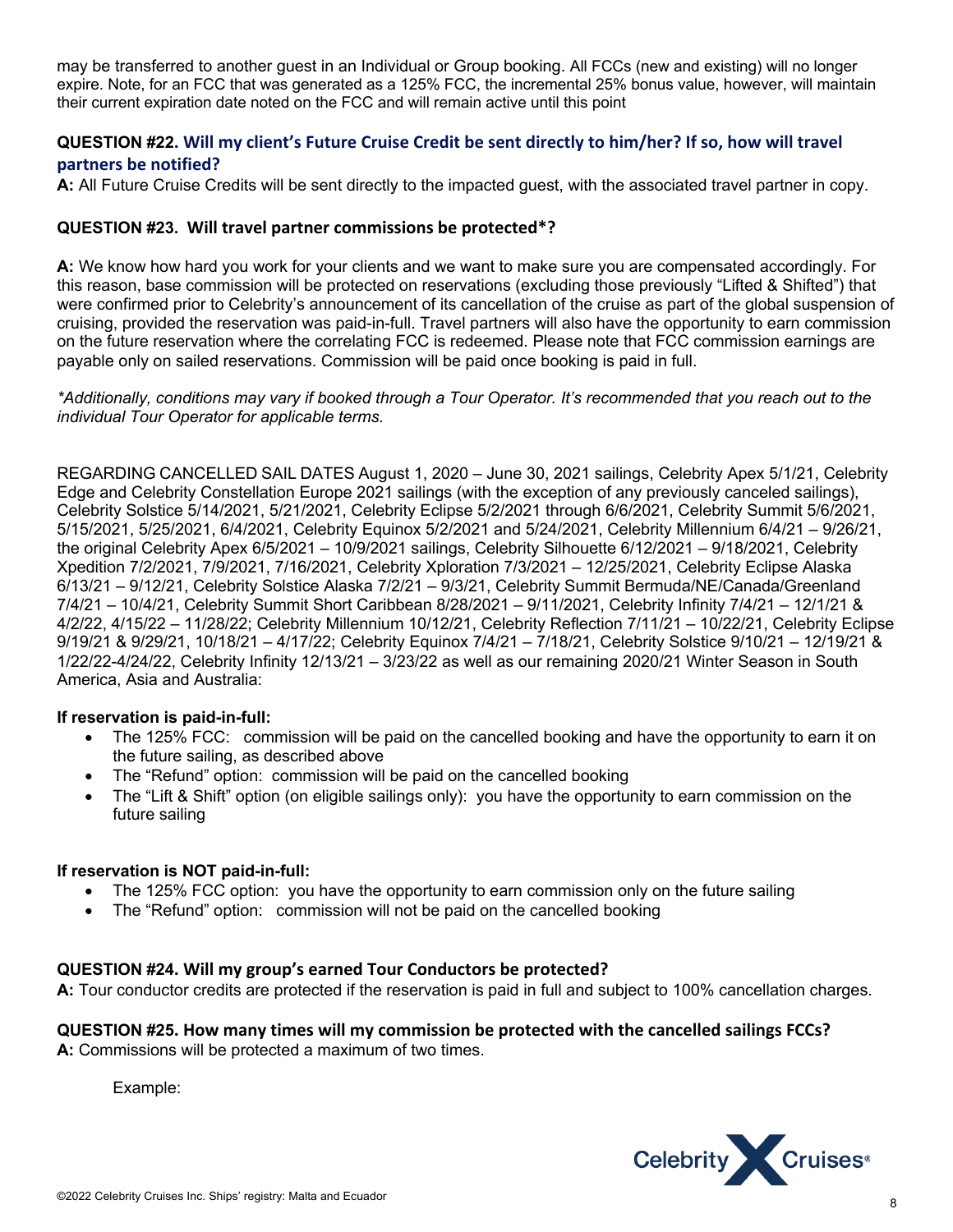| <b>SCENARIO</b><br><b>SEQUENCE</b>                                      | <b>ACTION</b>                                       | CAN<br><b>COMMISSION</b><br><b>BE EARNED?</b> |
|-------------------------------------------------------------------------|-----------------------------------------------------|-----------------------------------------------|
| ORIGINAL APRIL BOOKING                                                  | CANCELLED DUE TO SAILING<br><b>SUSPENSION</b>       | <b>YES</b>                                    |
| CANCELED BOOKING WAS<br>2.<br>MOVED TO JUNE                             | APPLIED FCC FROM CANCELLED<br><b>APRIL BOOKING</b>  | NO.                                           |
| 3.<br>MOVE CANCELED JUNE<br><b>BOOKING TO ANOTHER</b><br>FUTURE SAILING | <b>WOULD LIKE TO REUSE</b><br>FCC ON FUTURE SAILING | YES, provided it<br>sails                     |

#### **QUESTION #26. Do all price codes qualify, when booking with a Future Cruise Credit?**

A: Yes, there are no restrictions on price codes. However, the global suspension FCCs may not be combined with the Captains Club Member-Only Bonus available to loyalty members on bookings made between 5/11/2020 and 6/1/2020.

#### **QUESTION #27. What happens to my points if my customer's booking was cancelled due to Celebrity Cruises' sailing suspension between March 14, 2020 and June 30, 2021?**

**A:** Your points are protected on any bookings on suspended sailings, if claimed prior to March 25, 2020

#### **QUESTION #28. Can my client use more than one Future Cruise Credit to pay for his/her cruise fare? Is there a limit?**

**A:** Yes, should your client be in receipt of more than one FCC, a recent enhancement now allows multiple vouchers to be applied to the same guest. Cruising Power, Coupon Redemption and Espresso can be used to submit up to 8 certificates per client per transaction. If you need to redeem more certificates, you are able to repeat this step again as needed. Certificates in Latte are submitted and applied one at a time.

## **QUESTION #29. Are there any penalties if I "Lift & Shift" my client's booking?**

#### **Outside of Final Payment**

• If a booking is **outside of final payment** at the time that the booking Lifts and Shifts to a future sailing, the booking will now follow the **new penalty** schedule and final payment dates for the new sailing. Bookings requiring a name change are ineligible to "Lift & Shift".

> **EXAMPLE:** A guest has a sailing booked in October of 2022. In June, they use Lift & Shift to move their sailing to mid-September 2021. In this scenario, their penalty schedule would be based on the NEW sailing date. (If the guest booked a non-refundable deposit, those funds would be subject to penalty if the guest cancelled before Final Payment).

#### **Inside of Final Payment**

• For any booking that is **inside final payment** that wishes to Lift and Shift, the **penalty amount** follows the booking to their future sailing. These bookings will have the **penalty schedule** of the new sailing; however, any **previous penalty amount** will carry over to the new sailing. If the booking cancels at a later date they will be assessed whichever is greater between their **previous penalty** amount **or** the amount based on the **current sailing's penalty schedule**, Bookings requiring a name change are ineligible to "Lift & Shift".

**EXAMPLE:** A guest has a reservation for a 7-night cruise that is scheduled to sail on September 20, 2020 (9/20/20). They call on June 27, 2020 (6/27/20) to Lift & Shift to a sailing in September 2021. Since